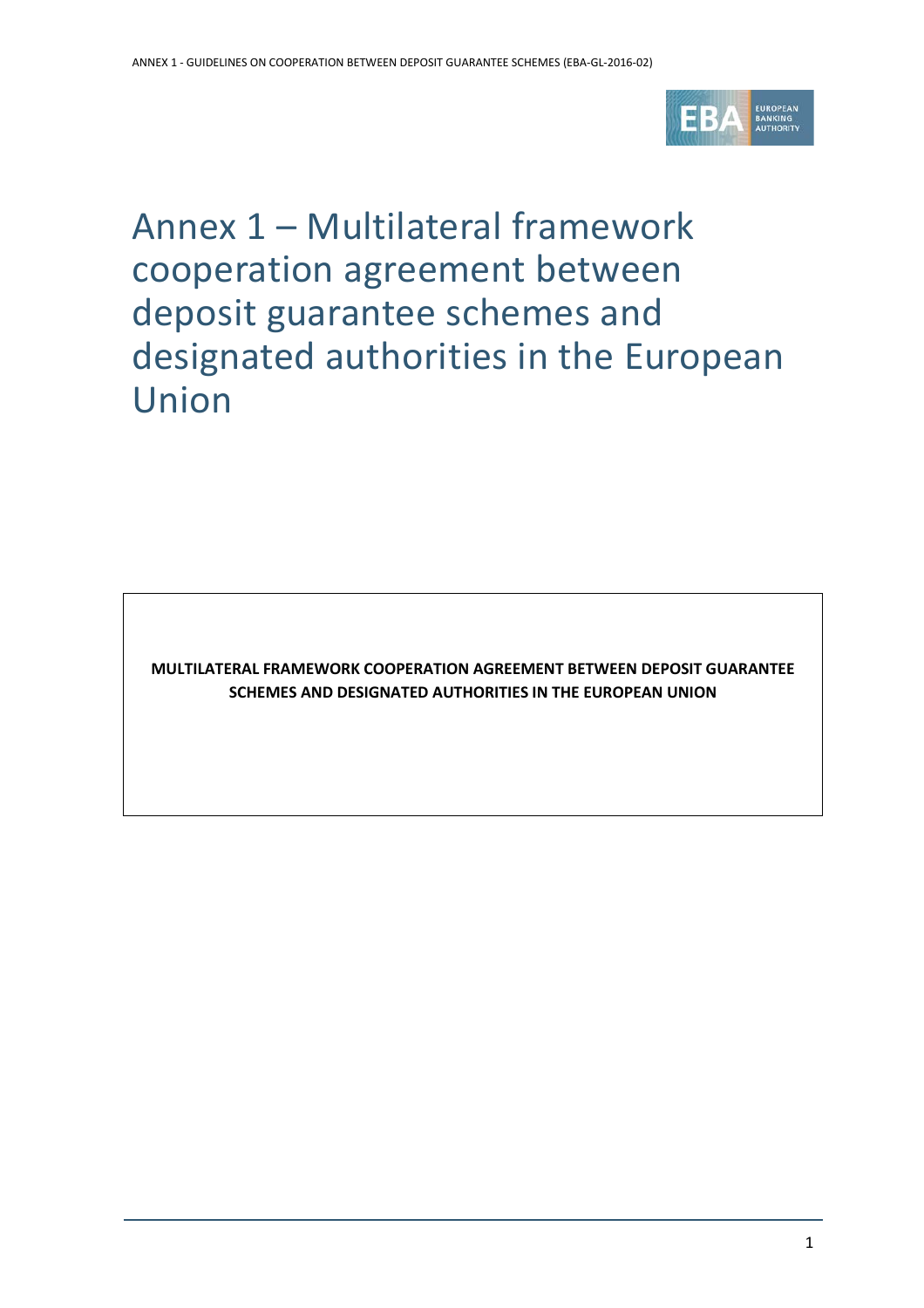

*The subscribing deposit guarantee schemes (DGSs) and, where appropriate, designated authorities of the Member States of the European Union,* 

*Recognising the responsibility of DGSs to protect depositors, and their additional role in contributing to market confidence and financial stability,*

*Recognising the importance of cooperation between DGSs within the European Union, in particular, when deposit-taking business is carried out on a cross-border basis,*

*Having regard to the first subparagraph of Article 14(5) of Directive 2014/49/EU of the European Parliament and of the Council of 16 April 2014 on deposit guarantee schemes (Directive 2014/49/EU), which establishes that 'In order to facilitate an effective cooperation between DGSs, with particular regard to this Article and to Article 12, the DGSs or, where appropriate, the designated authorities, shall have written cooperation agreements in place. Such agreements shall take into account the requirements laid down in Article 4(9)',*

*Having regard to the second subparagraph of Article 14(5) of Directive 2014/49/EU, which establishes that 'The designated authority shall notify EBA of the existence and the content of such agreements and EBA may issue opinions in accordance with Article 34 of Regulation (EU) No 1093/2010 of the European Parliament and of the Council of 24 November 2010 establishing a European Supervisory Authority (European Banking Authority), amending Decision No 716/2009/EC and repealing Commission Decision 2009/78/EC (Regulation (EU) 1093/2010). If designated authorities or DGSs cannot reach an agreement or if there is a dispute about the interpretation of an agreement, either party may refer the matter to EBA in accordance with Article 19 of Regulation (EU) 1093/2010 and EBA shall act in accordance with that Article',*

*Conscious of the need to ensure a consistent application of Directive 2014/49/EU throughout the European Union and avoid the conclusion of a high number of overly complex bilateral agreements between deposit guarantee schemes,*

*Have agreed as follows*

#### **PART I GENERAL PROVISIONS**

# **Article 1**

#### **Objective of this Multilateral Framework Cooperation Agreement**

- 1. The objective of this Multilateral Framework Cooperation Agreement (the Agreement) is, in accordance with Article 14(5) of Directive 2014/49/EU, to facilitate an effective cooperation between DGSs and, where appropriate, the designated authorities, in the EU.
- 2. In particular, it specifies *ex ante* various aspects for repayment of depositors at branches, transfers of DGSs' contributions and mutual lending between DGSs, which otherwise would have to be agreed upon very quickly at a time of stress which would divert DGSs' attention and resources away from other difficult decisions.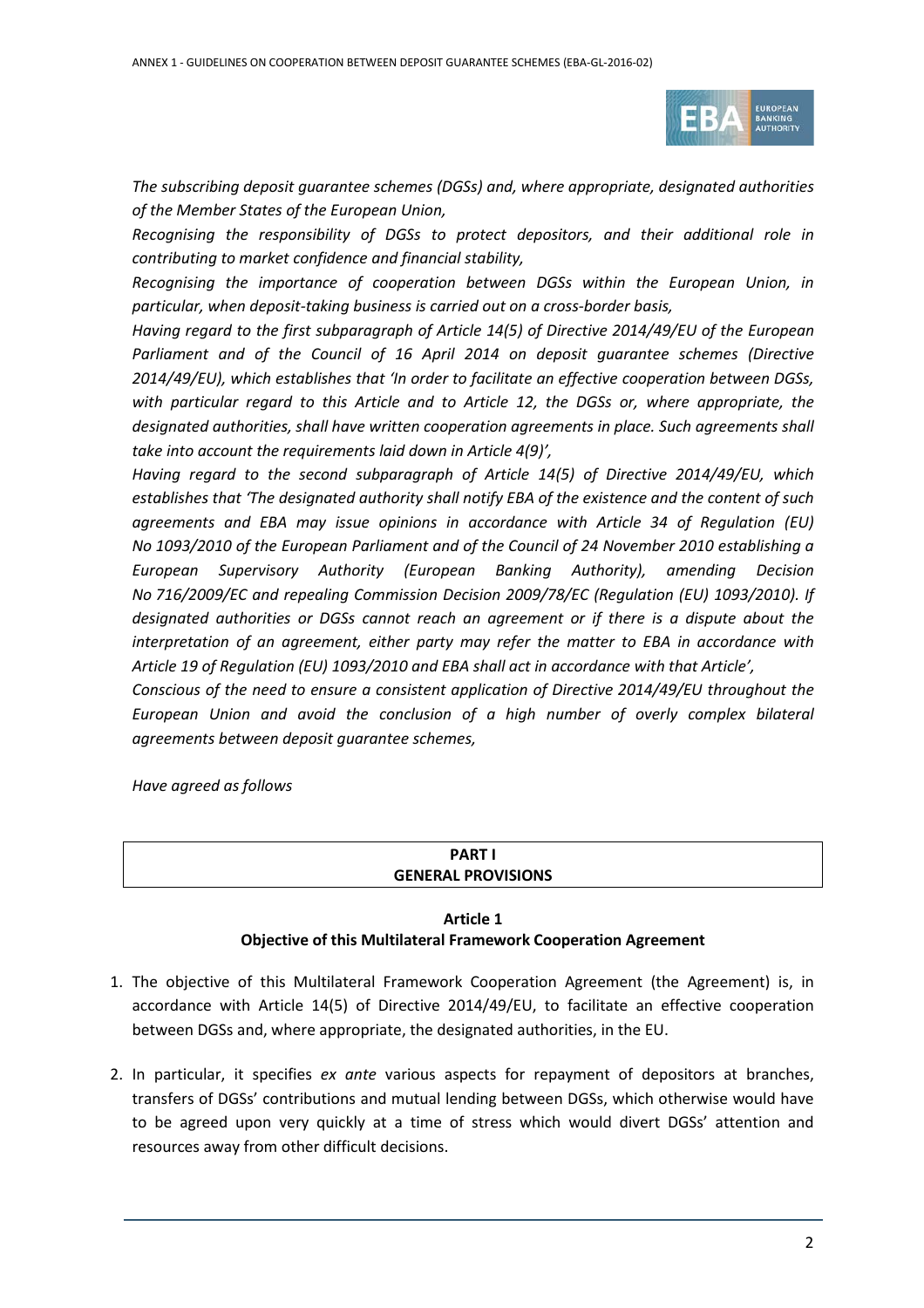

## **Article 2 Terms and definitions**

For the purposes of this Agreement, the terms and definitions contained in Directive 2014/49/EU shall apply. In addition, the following definitions shall apply:

- 1. 'Home DGS' means the DGS established in the Member State in which a Member Institution has been authorised pursuant to Article 8 of Directive 2013/36/EU.
- 2. 'Host Designated Authority' means the designated authority of the Member State where the Host DGS is established.
- 3. 'Host DGS' means the DGS established in the Member State in which territory a Member Institution, authorised in another Member State pursuant to Article 8 of Directive 2013/36/EU, has established a branch.
- 4. 'Member Institution' means a credit institution affiliated to a DGS.
- 5. 'Deposit guarantee scheme (DGS)' means a DGS introduced and officially recognised in a Member State of the European Union.
- 6. 'Single customer view (SCV)' means the file containing the individual depositor information necessary to prepare for a repayment of depositors, including the aggregate amount of eligible deposits of every depositor.

#### **Article 3 Parties to this Agreement**

- 1. This Agreement is agreed to by DGSs and, where appropriate, designated authorities, as defined in Article 2(1)(1) and (18) of Directive 2014/49/EU, respectively. The terms apply to and between all the DGSs and designated authorities who subscribe to this Agreement by signing a letter of adherence to it included in Appendix I, without any reservation, and sending it to the EBA.
- 2. The EBA shall not be considered a Party to this Agreement, and any provision thereof shall not create any legal obligations in respect of the EBA.
- 3. The list of DGSs and designated authorities subscribing to this Agreement will be available on the EBA's website.
- 4. Additional DGSs and designated authorities may subscribe to this Agreement from time to time. The EBA will keep that list updated.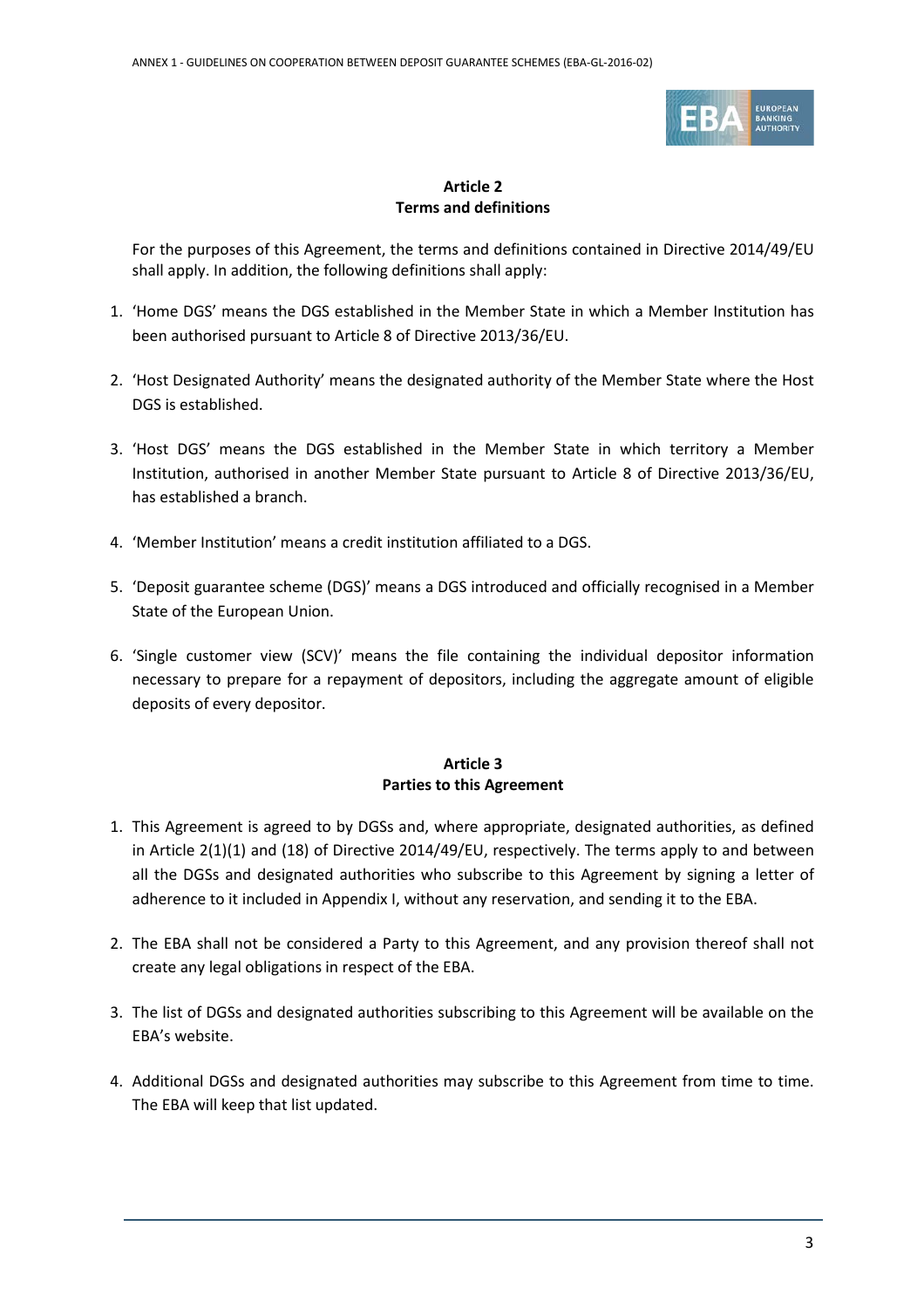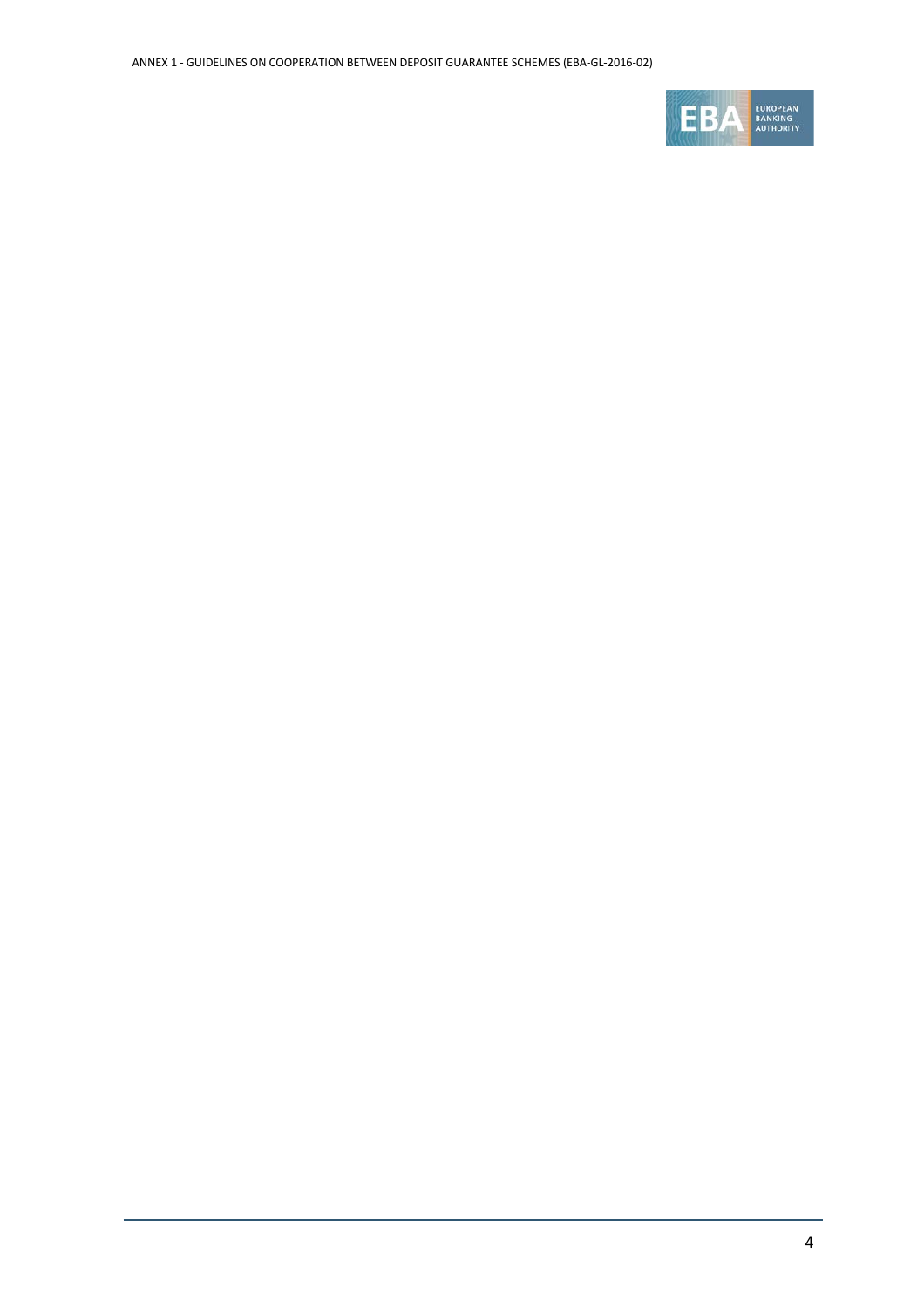

#### **PART II REPAYMENT OF DEPOSITORS AT BRANCHES**

## **Article 4 Applicability of Part II**

Part II shall apply bilaterally between a Home DGS and a Host DGS provided that a branch of a Home DGS's Member Institution has been established in the territory of the Member State of the Host DGS.

## **Article 5 Notification of unavailability of deposits**

- 1. Upon the Home DGS becoming aware that a relevant administrative authority has made a determination as referred to in point (8)(a) of Article 2(1) of Directive 2014/49/EU or a judicial authority has made a ruling as referred to in point (8)(b) of Article 2(1) of that Directive in respect of a DGS's Member Institution having branches in another Member State, the Home DGS shall immediately notify, by any available means, the Host DGS and, in addition, where the Host DGS is not the Host Designated Authority, the Host Designated Authority, that the unavailability of deposits has been determined and the identity of the affected Member Institution.
- 2. The notification shall also include:
	- a. general information about the Member Institution in relation to which the determination of unavailability of depositors or the ruling referred to in paragraph 1 has been made,
	- b. the currency of repayment,
	- c. an estimate of the magnitude of the amount of the expected payout, including the number of covered deposits and the number of eligible depositors in the branch, and
	- d. any other general information the Home DGS considers useful for the Host DGS in preparation for the payout.
- 3. As soon as the notification is received, the Host DGS shall start preparing for a payout, ahead of receiving all the necessary information and funds.
- 4. Promptly after receiving the notification of unavailability of deposits, the Host DGS shall provide the Home DGS with all the necessary information about the accounts to be used for the transfer of funds from the Home DGS to the Host DGS.
- 5. Such accounts and the transfer method used shall ensure the utmost security of the funds from the Home DGS to the Host DGS.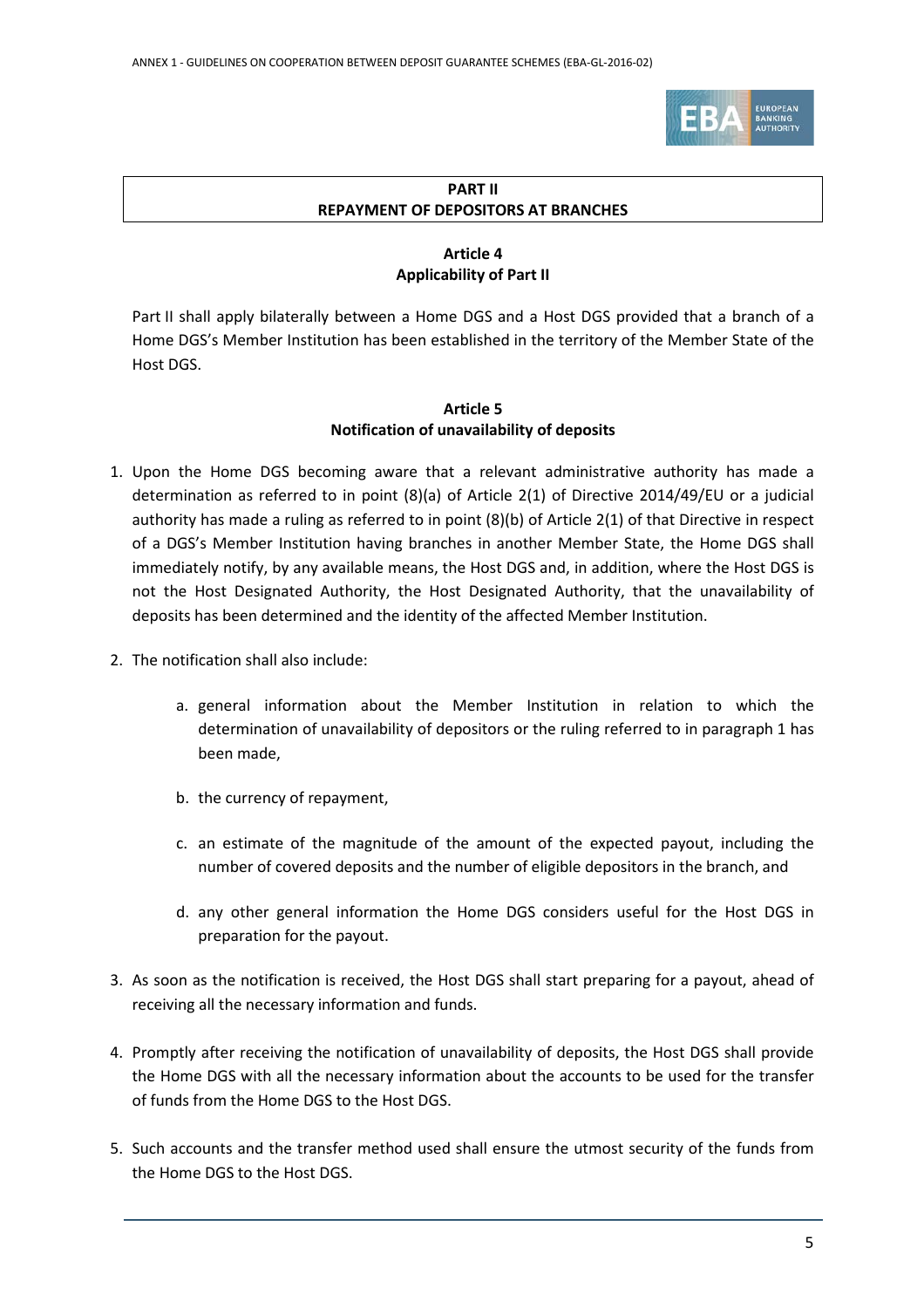

## **Article 6 Instructions for repayment of depositors**

1. The Home DGS shall make every reasonable effort to provide the Host DGS with all necessary information on deposits and depositors in order to make a repayment to depositors on behalf of the Home DGS by no later than two working days of the Member State of the Home DGS prior to the end of the repayment period set out in accordance with the Home DGS's national legislation transposing Directive 2014/49/EU.

However, the home DGS may defer the transfer of information where, in spite of all reasonable efforts, the Home DGS is not able to comply with the deadline, due to the need to obtain additional information on deposits and depositors to calculate the repayment amount or the entitlement to the sum held in an account, or because its internal processes make it impossible to obtain the information within the deadline or to process the host depositors' information within the deadline without significantly delaying the process for domestic payout. In such instances, the Home DGS shall inform the Host DGS of the delay as soon as possible and bilaterally agree on a new estimated deadline, which shall be no later than the deadline for transferring the funds pursuant to Article 8(1).

- 2. For these purposes, the Home DGS shall obtain the SCV in line with domestic deadlines for receiving this information from its Member Institutions.
- 3. The Home DGS shall then process the SCV in order to provide the Host DGS with the relevant instructions for payment including:
	- a. the amounts to be paid out to each depositor;
	- b. all other information needed depending on the method of payout (for example, addresses of depositors or bank account numbers for electronic transfers).
- 4. The instructions for payment shall be provided in the format and with the content specified bilaterally between the Home and the Host DGS.
- 5. Where the Home DGS does not have all information needed depending on the method of payout of the Host DGS, the Home DGS shall request the Host DGS to collect the necessary additional information and, if needed, assist the Host DGS by transmitting any necessary information.
- 6. The Home and the Host DGS shall inform one another promptly of any updates to the data.

## **Article 7 Repayment of depositors**

1. The Host DGS shall strive to ensure that the repayable amount is available to depositors as soon as possible, within three working days of the Member State of the host DGS after receiving all the necessary information, instructions for payment and funding from the Home DGS prior to payout.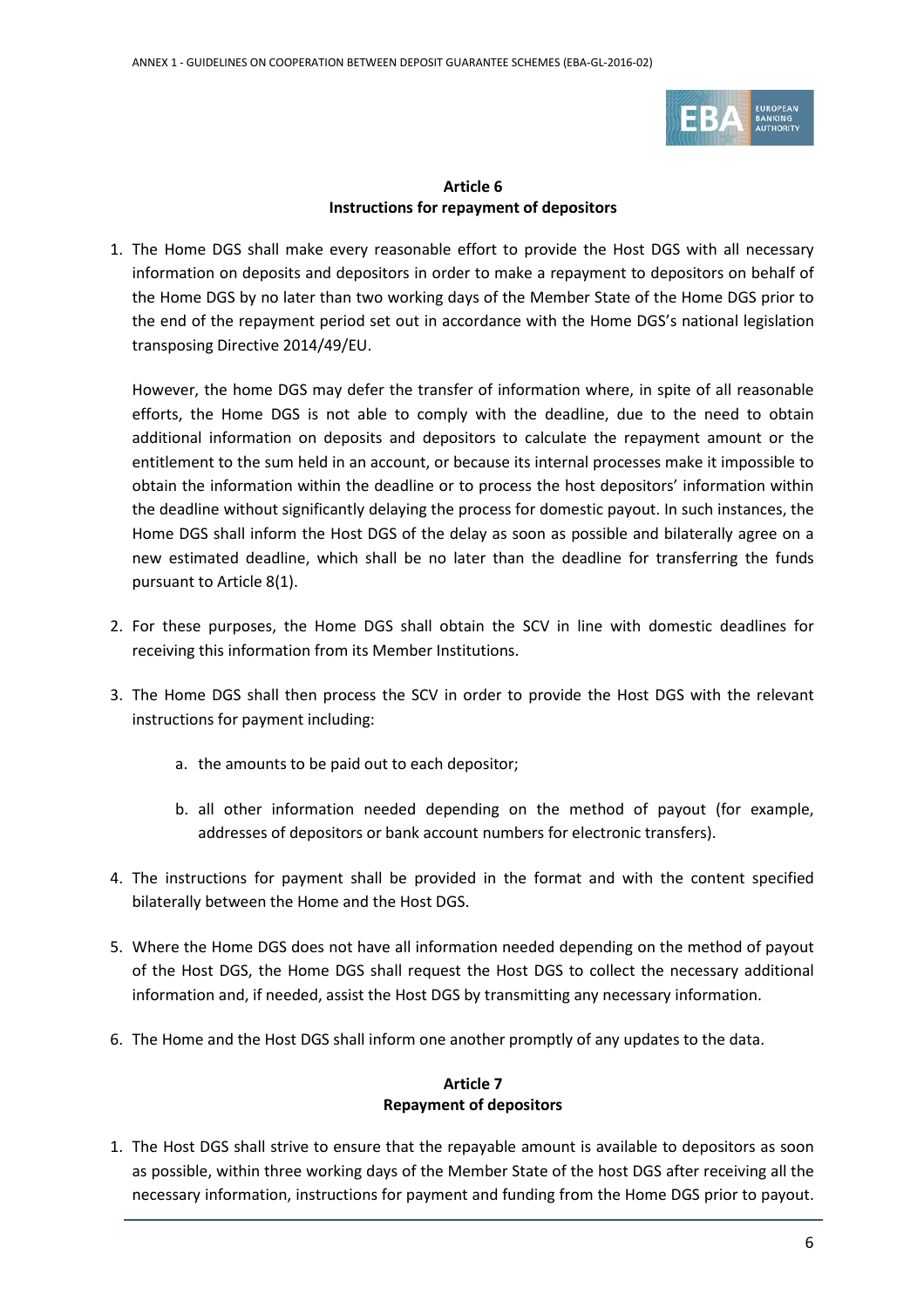

The repayable amount shall be made available to depositors without a request to the Home or the Host DGS being necessary.

- 2. Following the initial payout, the Host DGS shall communicate to the Home DGS in a documented manner the results of the payout, including the distribution and making of payments to depositors, a report on any issues encountered with the payouts and an assessment of areas of the process and of the Agreement or its supplemental terms to be improved for the future.
- 3. The Host DGS shall regularly communicate to the Home DGS in a documented manner about progress in relation to further repayments made after the expiration of the deadline set out in paragraph 1.

## **Article 8 Advance of funds**

- 1. The Home DGS shall provide the Host DGS with the necessary funding prior to the payout no later than on the day when the repayable amount should be made available to domestic depositors after the determination of the unavailability of deposits in the Member Institution in accordance with the Home DGS's national legislation transposing the Directive 2014/49/EU.
- 2. The funds shall be provided in the currency of repayment pursuant to paragraphs 1 and 2 of Article 11. The Home DGS shall handle the necessary currency exchange and bear the necessary currency exchange costs.
- 3. Any funds advanced in excess to the Host DGS shall be refunded by it to the Home DGS no later than three working days of the Member State of the Host DGS after the finalisation of the payout.

#### **Article 9 Partial payouts in the transitional period until 31 December 2023**

- 1. Where the Home DGS's deadline for making the repayable amount available is longer than seven working days, as allowed under Article 8(2) of Directive 2014/49/EU, the Host DGS shall inform the depositors, either directly or by advertising in the media, about the possibility of a payout of costs of living upon request.
- 2. The Host DGS shall, within one working day, notify the Home DGS of a depositor request for a cost of living payout. This notification shall include all relevant information, including:
	- a. the clear and complete identification of the depositor, including relevant account details;
	- b. the date of receiving the request by the Host DGS;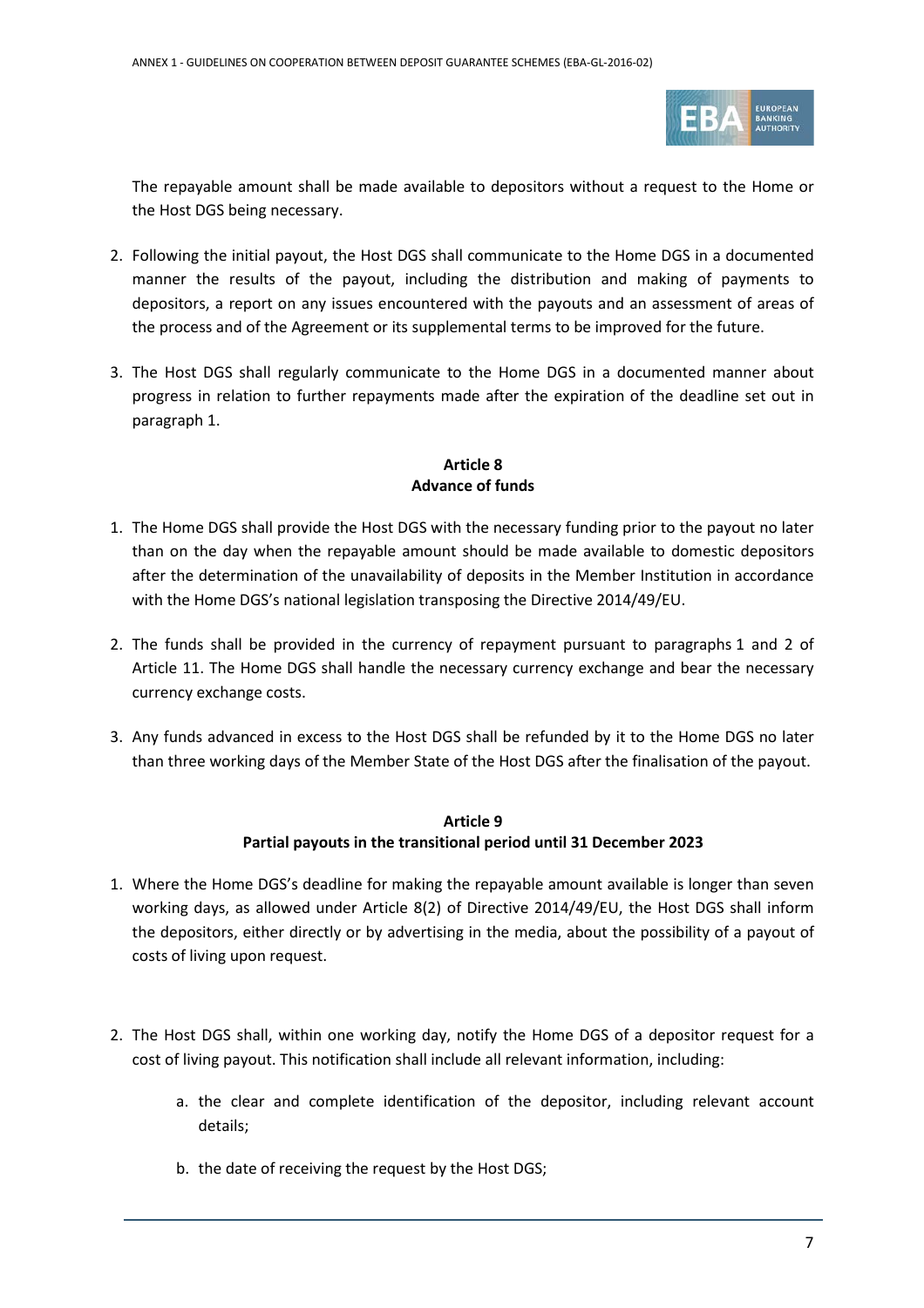

- c. the amount claimed (if applicable).
- 3. When a depositor requests a payout of a cost of living amount through a Host DGS, either directly to the Home DGS or to the Host DGS, the Home DGS shall strive to provide the Host DGS with all the necessary information and funds within five working days of the Member State of the Home DGS after receiving the request or being notified by the Host DGS, for the Host DGS to be able to ensure that depositors have access to the appropriate amount of their covered deposits to cover their costs of living while waiting for full payout, in accordance with the Home DGS's national law.
- 4. Where the full payout is imminent, or where a partial payout would significantly delay the full payout process, the Home and the Host DGSs may agree to forgo partial payout in the interest of ensuring prompt full payout.

## **Article 10 Treatment of temporary high balances**

- 1. The Host DGS shall assist the Home DGS with the handling of claims related to temporary high balances in its jurisdiction in the manner prescribed in this article.
- 2. Claims related to temporary high balances may be submitted either to the Host or to the Home DGS. Where the claim is submitted to the Host DGS, this DGS shall forward it to the Home DGS.
- 3. The Home DGS shall verify the claim. Upon request by the Home DGS, the Host DGS shall lend the necessary assistance, such as in dealing with the language or legal issues from the law applicable in the Host DGS's jurisdiction.
- 4. Upon verifying the claim, the Home DGS shall send the necessary instructions for repayment of depositors and funds, either as a package with other claims if done in a reasonable timeframe, or individually. For these purposes, Articles 6 and 8 shall apply accordingly.
- 5. Upon receiving the instructions for payment and the funds, the Host DGS shall repay the depositors. For this purpose, Article 7 shall apply accordingly.
- 6. For the purposes of this article, the Home DGS shall communicate to the Host DGS, at the time of the notification referred to in Article 5, any information on deadlines for accepting repayment claims, repayment period and coverage limit, regarding temporary high balances set out in the Home DGS's national legislation. The Host DGS shall communicate this information to the depositors.

#### **Article 11 Currency of repayment**

1. The repayments shall be made by the Host DGS in the currency determined by the Home DGS's national legislation and communicated by the Home to the Host DGS.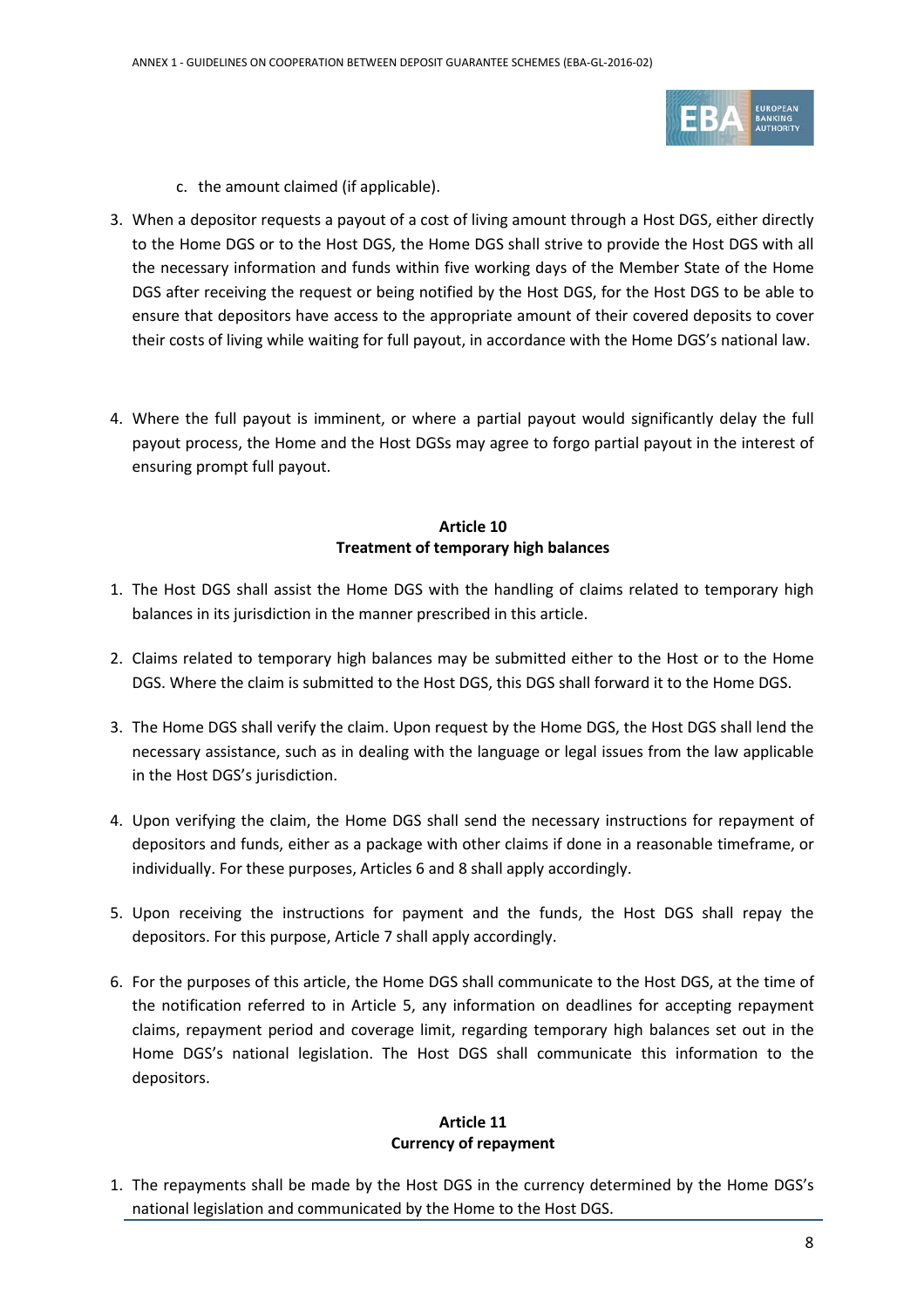

- 2. Where the law of the Home DGS allows choosing between several currencies of repayment, and where such choice includes the option to use the currency of the Host DGS's Member State, that option shall be used primarily. Where practical, and legally allowed, the Home and the Host DGS may bilaterally agree to make the repayable amount available in multiple currencies.
- 3. Where there is a need for a currency exchange, the rate to be applied shall be the spot rate published by the central bank of the Home DGS's Member State on the day of the determination of unavailability of deposits in a given Member Institution.

#### **Article 12 Handling of correspondence and language used**

- 1. In accordance with Article 14(2) of Directive 2014/49/EU, the Host DGS shall handle communication with depositors at branches in the Host DGS's Member State, including informing depositors about the determination of the unavailability of deposits and the payout by the Host DGS on behalf of the Home DGS.
- 2. Where the Home DGS has the capability to effectively handle communication with depositors at branches in the Host DGS's Member State, including the capability to communicate in the official language or languages of the Host DGS's Member State, and upon the Home DGS's request to the Host DGS, depositors shall be explicitly offered the additional option to communicate directly with the Home DGS.
- 3. The language to be used in communicating with the depositors at the branch in the context of a repayment shall be the official language or languages of the Host DGS's Member State. However, this shall not preclude both Home and Host DGSs from answering correspondence addressed to them by depositors in the official language or languages of the Home DGS's Member State or another language where they have the capability to do so, or to communicate in those languages with depositors who have accepted to receive information in a given language.
- 4. The language to be used in all communication between the Home and the Host DGS shall be English, unless they bilaterally agree to use a different language.
- 5. The communication channels established to communicate with the depositors at branches, and between the Home and the Host DGS shall guarantee a sufficient level of confidentiality and security.

#### **Article 13 Reimbursement of costs**

1. In accordance with Article 14(2) of Directive 2014/49/EU, the Home DGS shall compensate the costs incurred by the Host DGS attributable to the assistance provided to the Home DGS in accordance with Part II of this Agreement.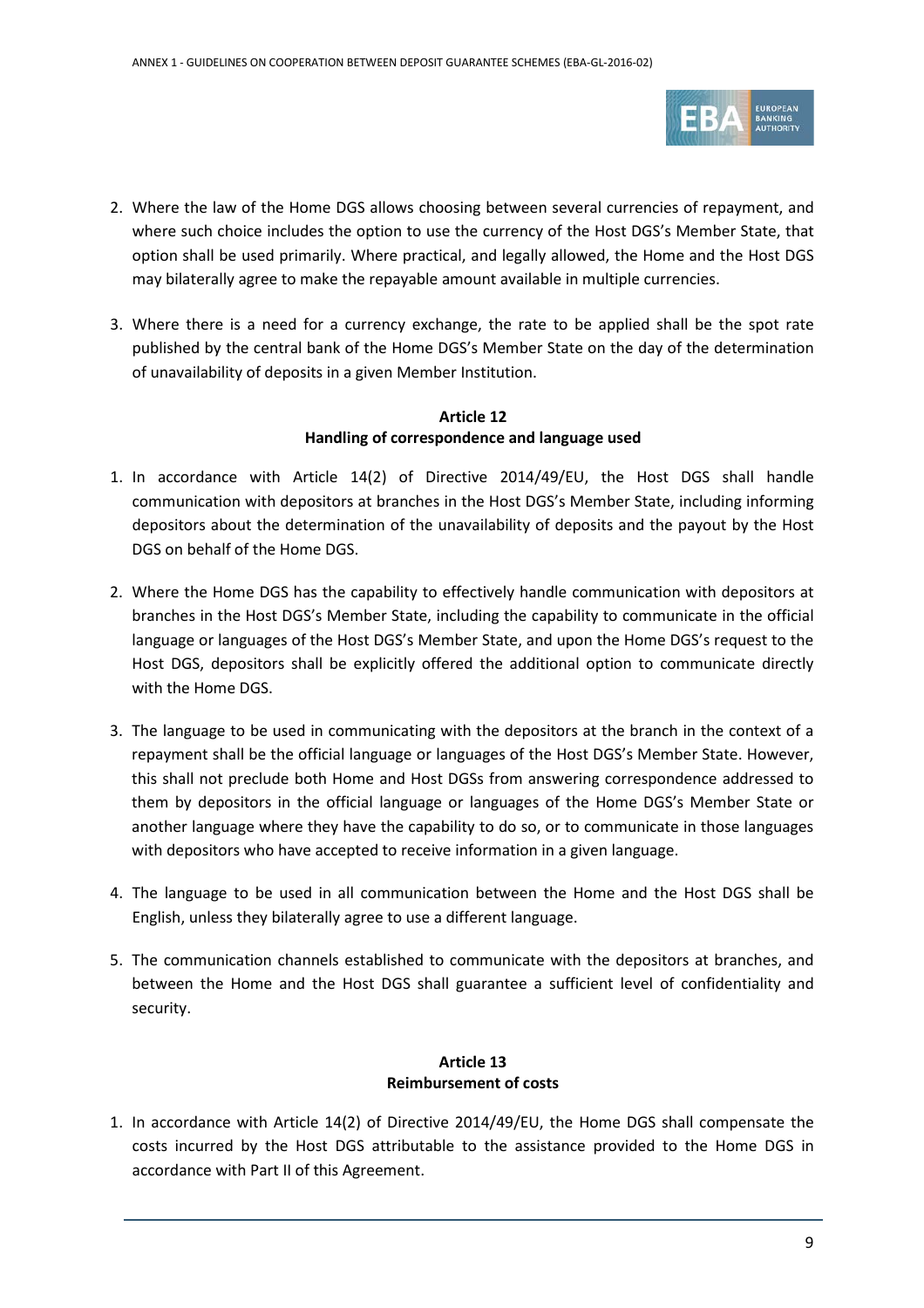

- 2. The types of costs referred to above shall include, but shall not be limited to, the costs incurred in performing the following tasks:
	- a. communication with depositors, including setting up the necessary infrastructure, hiring staff and media publications;
	- b. communication with the Home DGS, including providing feedback information about claims paid;
	- c. collection of additional information needed for the payout, including setting up the necessary infrastructure and hiring staff;
	- d. translation of documents;
	- e. acquisition of information;
	- f. transaction costs of payouts;
	- g. relevant legal costs.
- 3. Eligible costs incurred by the Host DGS shall meet the following criteria:
	- a. be necessary for carrying out the payout;
	- b. be actual costs, reasonable, justified and comply with the principle of sound financial management;
	- c. be identifiable, in particular be recorded in the accounting records of the host DGS and backed by effective supporting evidence.
- 4. The Home and the Host DGSs shall bilaterally agree on whether:
	- a. the Home DGS shall provide a lump sum amount, based on estimates, ahead of the Host DGS incurring costs followed by reconciliation of accounts; or
	- b. the Host DGS shall be reimbursed for costs incurred following the payout.
- 5. Where the Host DGS is reimbursed following the payout, reimbursement details, such as time to reimburse the costs or the applicable interest rate, shall be agreed upon between the Home and the Host DGS by no later than seven working days of the Member State of the host DGS after the initial payout.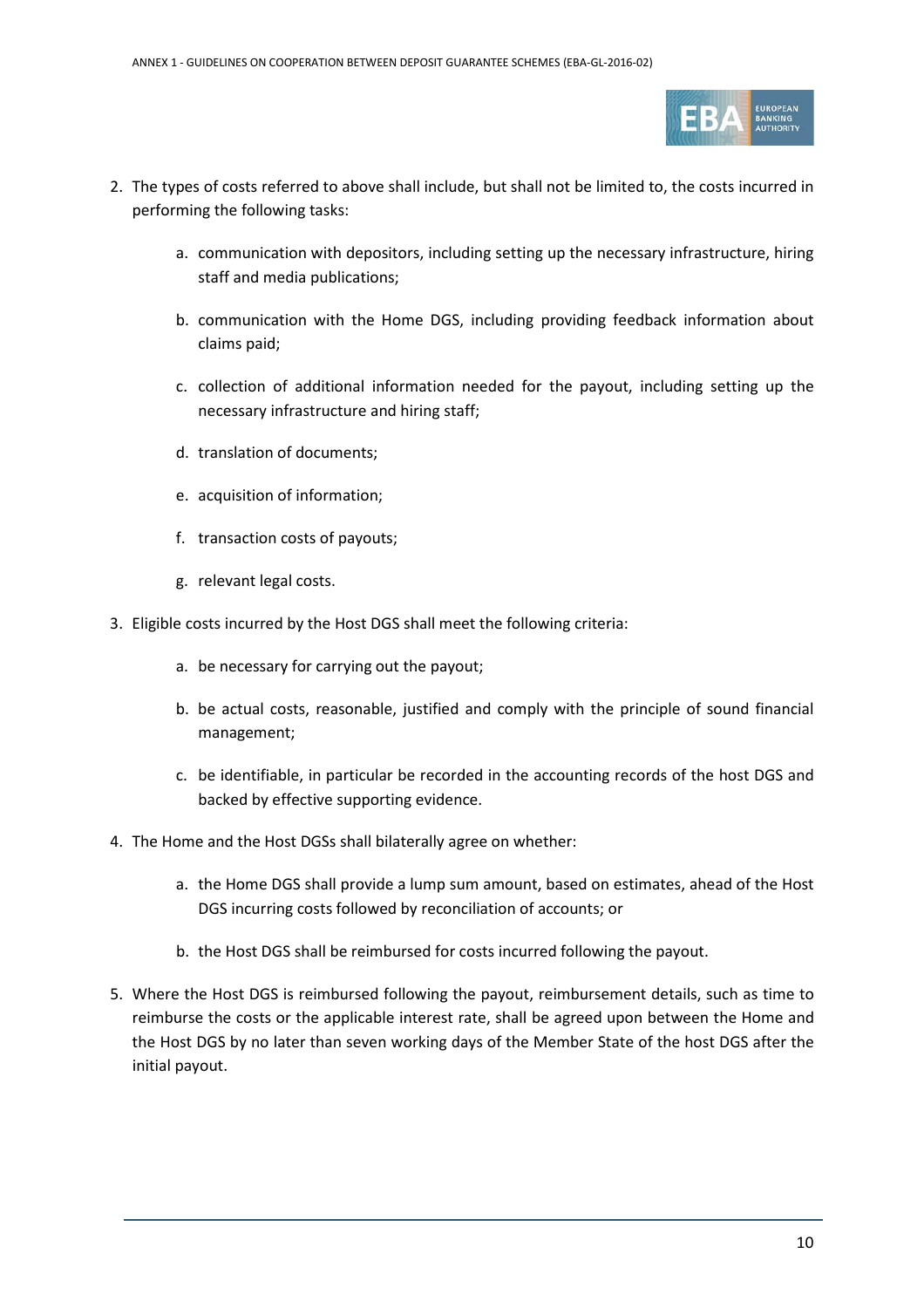

## **Article 14 Right to audit**

- 1. Subject to subsequent bilateral agreement between the Home and the Host DGS or, where relevant, the Home and the Host designated authorities, the DGSs shall have the right of audit of the other DGS's activities related to the payout according to the terms agreed to by both DGSs.
- 2. Such an audit may take the form of, for example, oversight, post-payout review, audit of costs and seconding staff during payout, and may be performed either on-site or remotely. In particular, the Home DGS may request the Host DGS to conduct an audit of the Host DGS's activities related to the payout paid for by the Home DGS.

#### **Article 15 Treatment of delays**

- 1. Any costs arising from delays in the Home DGS providing the Host DGS with the instructions for payment, the necessary information and the funds, shall be borne by the Home DGS, including where the delays impose operational costs on the Host DGS.
- 2. Where the delay is attributable to the Host DGS's actions, the Host DGS shall bear the costs arising from this delay.

## **Article 16 Confidentiality and data protection**

In accordance with Article 14(4) in connection with Article 4(9) of Directive 2014/49/EU, the Home and the Host DGS shall ensure the confidentiality and the protection of the data pertaining to depositors' accounts. The processing of such data shall be carried out in accordance with Directive 95/46/EC.

#### **Article 17 Liability**

In accordance with Article 14(2) of Directive 2014/49/EU, the Host DGS shall not bear any liability with regard to acts undertaken in accordance with the instructions given the Home DGS.

#### **Article 18 Review of the arrangements to operationalise payouts**

The Home and the Host DGS may bilaterally agree that, on a case-by-case basis and no earlier than three months from the notification of unavailability of deposits, they will review the functioning and scope of the practical arrangements and infrastructure needed for proportionate, continued operationalisation of payouts by the host DGS in accordance with Part II of this Agreement, making the necessary adjustments to it.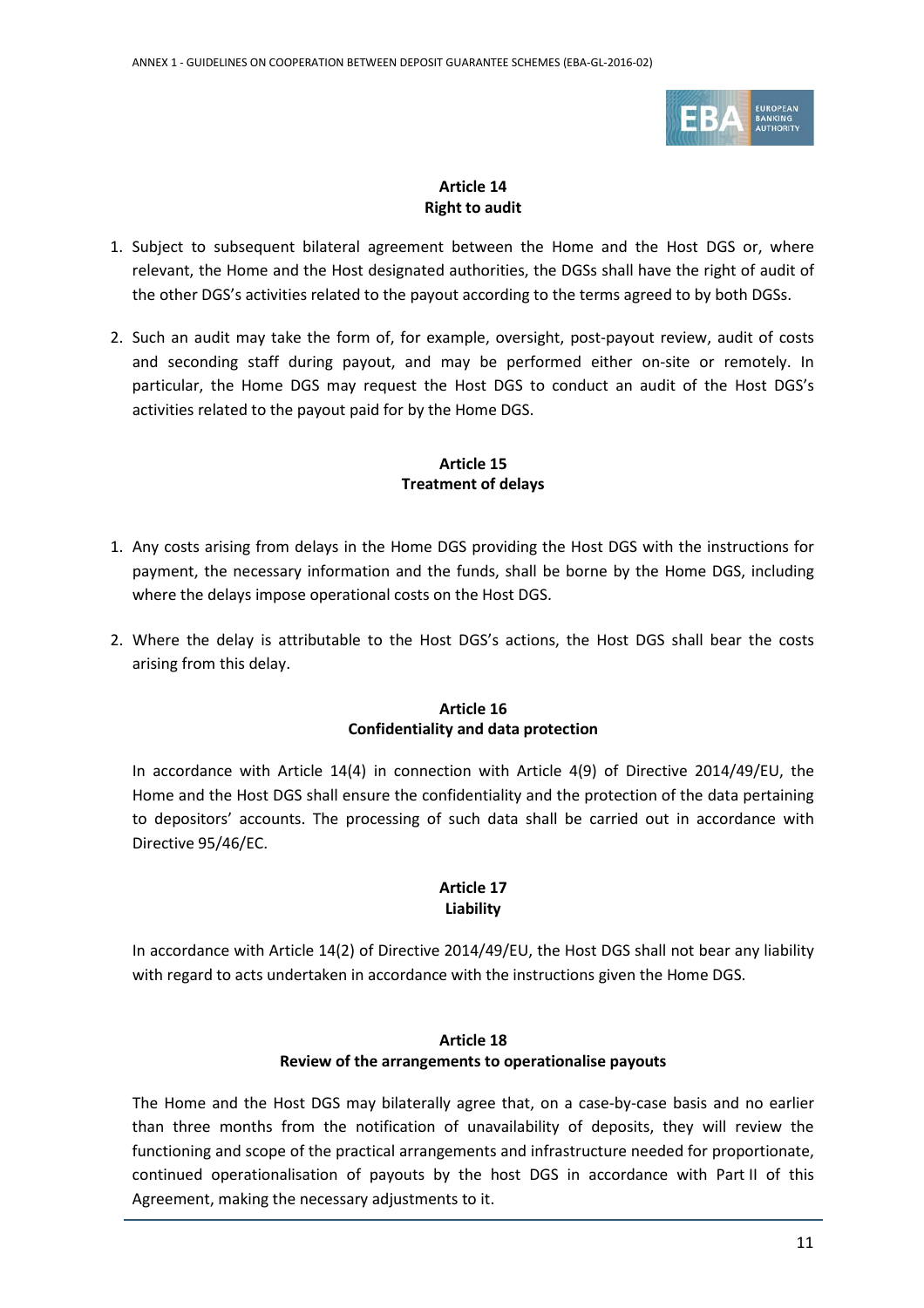

#### **PART III TRANSFER OF DEPOSIT GUARANTEE SCHEMES' CONTRIBUTIONS**

## **Article 19 Applicability of Part III**

Part III shall apply in relation to the transfer of DGS contributions between two DGSs, including cross-border and domestic transfers, where a Member Institution affiliated to one DGS ceases to be a member of such DGS (the Transferring DGS) in order to join another DGS (the Receiving DGS).

## **Article 20 Exchange of information**

- 1. Within one month of becoming aware of the intention of a Member Institution to cease to be a member of the Transferring DGS, the Transferring DGS shall notify such circumstance to the Receiving DGS, provided that the Transferring DGS knows the identity of the Receiving DGS.
- 2. Similarly, where a Member Institution communicates to the Receiving DGS its intention to become a Member Institution of that DGS, the Receiving DGS shall notify such circumstance to the Transferring DGS, provided that the Receiving DGS knows the identity of the Transferring DGS. Such information shall be provided by the Transferring DGS within one month of such a request.
- 3. The exchange of information referred to in paragraphs 1 and 2 shall take place in any event before the termination of participation of the Member Institution in the Transferring DGS takes effect and that Member Institution joins the Receiving DGS.
- 4. The information to be communicated referred to in paragraphs 1 and 2 shall include any information that the Transferring DGS and the Receiving DGS jointly consider as relevant, including, where available:
	- a. aggregate information on all the regular contributions (and related deposits) being transferred from the Transferring DGS to the Receiving DGS, including where relevant, aggregate information on deposit flows in the Member Institution for a period agreed to by both DGSs,
	- b. any audits, assessments and tests previously done on the capability of the institution to produce SCV files and other information previously requested by the Transferring DGS, particularly on the quality of data provided by the Member Institution,
	- c. any other relevant information, including information on near misses related to that Member Institution.
- 5. The Transferring DGS shall not be required to obtain new information for the purpose of transferring it to the Receiving DGS.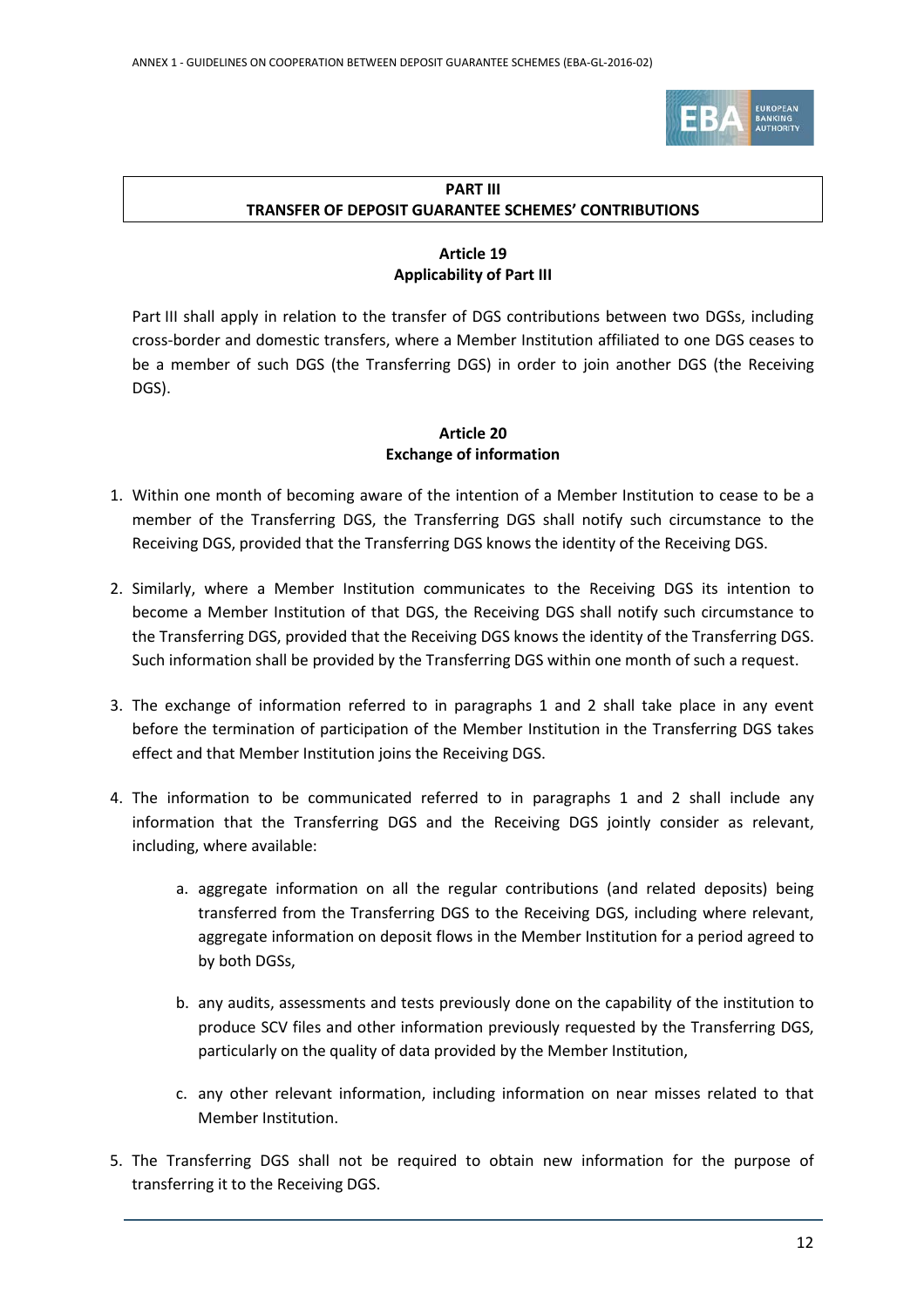

6. The Transferring DGS shall have the right to refuse to share information which, due to its sensitive nature, may not be shared under national or EU law.

## **Article 21 Execution of the transfer of contributions**

- 1. In accordance with Article 14(3) of Directive 2014/49/EU, the contributions paid during the 12 months preceding the end of the membership of a Member Institution, with the exception of the extraordinary contributions under Article 10(8) of that Directive, shall be transferred by the Transferring DGS to the Receiving DGS.
- 2. Where the Transferring DGS needs to collect additional funds, for example following a recent payout, to be transferred to the Receiving DGS, any costs of raising such funds shall be borne by the Transferring DGS.
- 3. The Receiving DGS shall provide the Transferring DGS with the account details and any other relevant information to allow the transfer of the funds. The chosen accounts, and funds transfer method, shall ensure utmost security of the funds and timeliness of the transfer.
- 4. The Transferring DGS shall transfer the funds in the currency in which the contributions had originally been provided to the Transferring DGS. The Receiving DGS shall bear the costs of any operations related to currency exchange operations.

## **Article 22 Treatment of payment commitments**

- 1. Where a member Institution ceases to be a member of the Transferring DGS and joins the Receiving DGS, the Transferring DGS shall ensure that the Member Institution's payment commitments to this DGS corresponding to the 12 months preceding the end of the membership in the Transferring DGS are transferred to the Receiving DGS either
	- by enforcing the payment commitments and transferring the proceeds to the Receiving DGS; or
	- by reassigning the payment commitments arrangements to the Receiving DGS in agreement with the latter and the Member Institution.
- 2. Within seven working days of first becoming aware of the intention of the Member Institution to cease its membership, the Transferring DGS, where relevant in agreement with the Member Institution, shall decide which of the two options to pursue and shall communicate its decision to the Receiving DGS.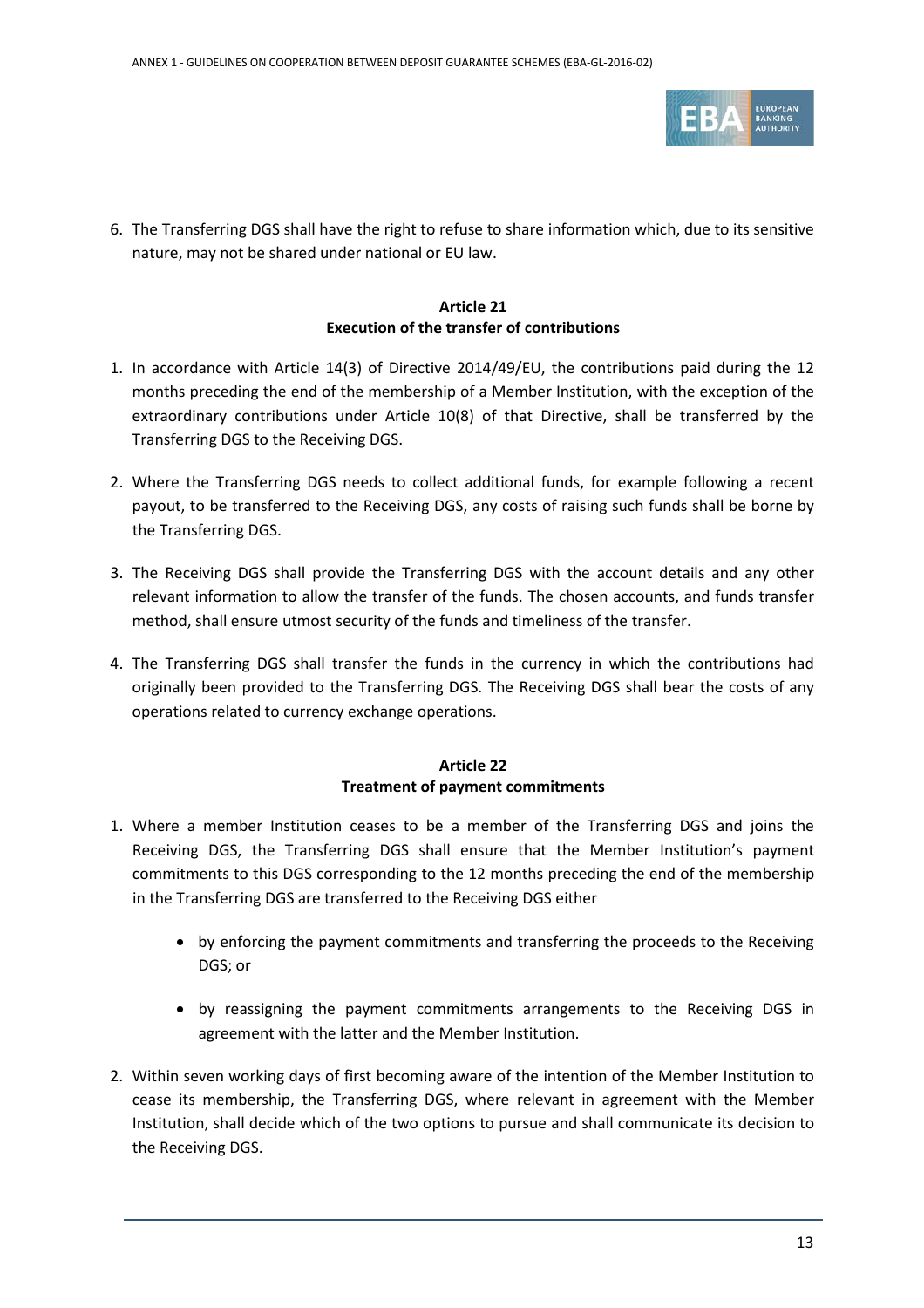

- 3. Where the Transferring DGS decides to enforce the payment commitments and transfer the proceeds to the Receiving DGS, the provisions laid down in Article 21 on execution of the transfer of contributions shall apply.
- 4. Where the Transferring DGS decides not to enforce the payment commitments, the Transferring DGS shall engage with the Receiving DGS to establish whether the Receiving DGS is willing to accept the reassignment of the payment commitments. The reassignment shall take place only when both DGSs agree. Where the Receiving DGS refuses the reassignment, the Transferring DGS shall enforce the payment commitments and transfer the funds to the Receiving DGS.

#### **Article 23 Timeline for transferring the contributions**

- 1. The transfer of contributions (whether funds or payment commitments) from the Transferring DGS to the Receiving DGS shall take place on the same day as the Member Institution leaving the Transferring DGS joins the Receiving DGS.
- 2. By way of exception to paragraph 1, where the Receiving DGS accepts to take the risk of accepting the new Member Institution without receiving the transfer on the same day, both DGSs shall bilaterally agree the deadline for the transfer.

# **Article 24 Language used**

The Transferring and the Receiving DGS shall communicate in English, unless they agree bilaterally to use another language for the transmission of information from one DGS to the other.

#### **Article 25 Costs associated with the transfer of contributions**

- 1. Any costs associated with transferring the contributions from the Transferring DGS, and any other costs associated with the transfer, including translations of requested information, shall be borne by the Receiving DGS. However, where necessary, the costs of raising funds in the Transferring DGS shall be borne by the Transferring DGS.
- 2. Without prejudice to paragraph 1, any costs arising from delays in the provision of information or transfer of contributions in accordance with Part III of this Agreement shall be borne by the DGS which had to provide such information or funds.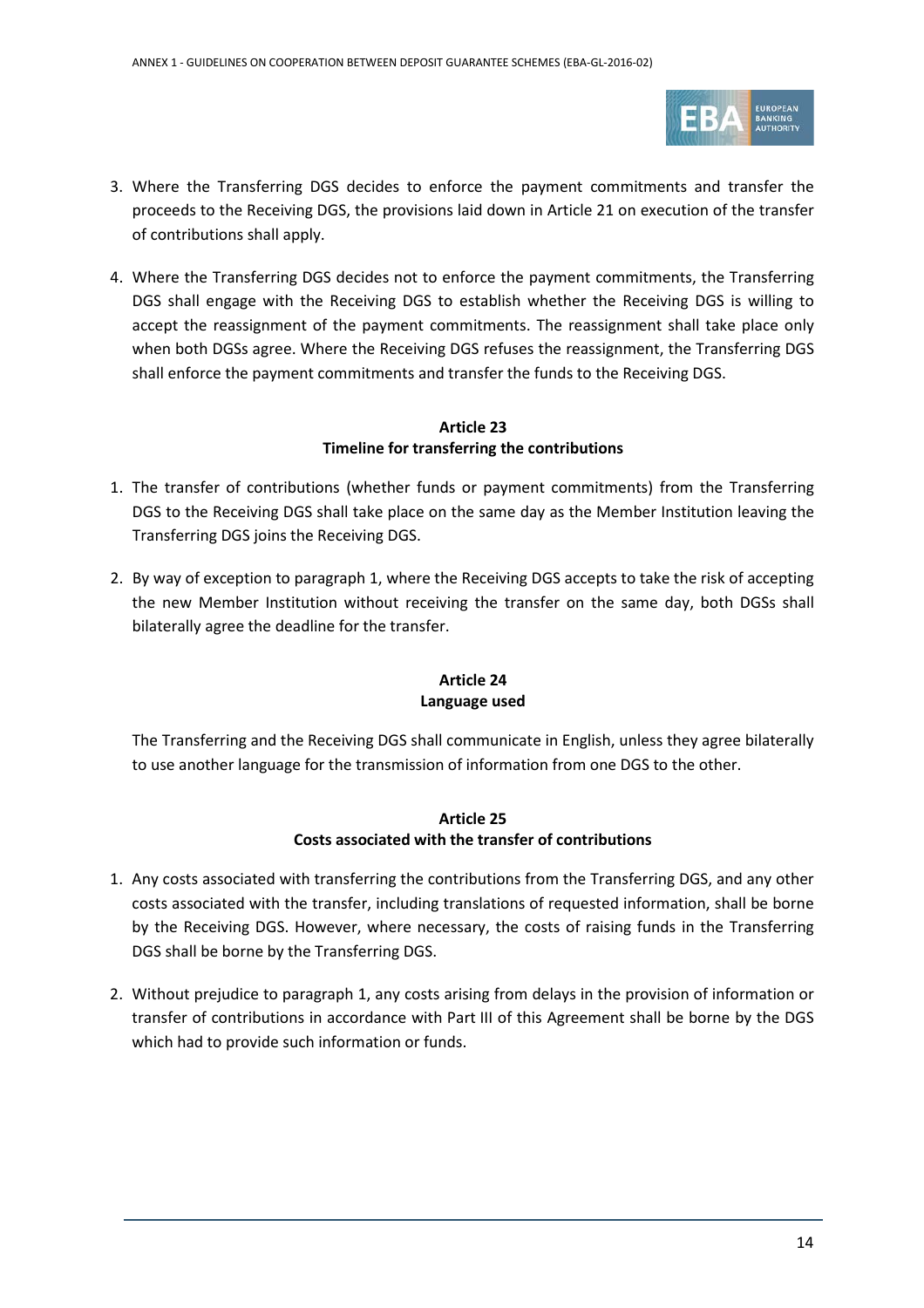

#### **PART IV MUTUAL LENDING BETWEEN DEPOSIT GUARANTEE SCHEMES**

#### **Article 26 Applicability of Part IV**

Part IV shall apply to the borrowing between two DGSs provided that the national legislation transposing Directive 2014/49/EU in the jurisdiction of the DGS lending the funds (the Lending DGS) to the other DGS (the Borrowing DGS) allows for such possibility and the conditions referred to in Article 12(1) of Directive 2014/49/EU have been met.

#### **Article 27 Procedure for the instrumentation of the borrowing**

- 1. Where the Lending and the Borrowing DGSs intend to lend to one another, the Borrowing DGS shall send to the Lending DGS a loan request. The request shall include the following:
	- a. the amount of money requested;
	- b. a statement indicating that the Borrowing DGS is not able to fulfil its obligations under Article 9(1) of Directive 2014/49/EU because of a lack of available financial means as referred to in Article 10 of that Directive;
	- c. a statement indicating that the Borrowing DGS has made recourse to extraordinary contributions referred to in Article 10(8) of Directive 2014/49/EU;
	- d. a legal commitment that the borrowed funds will be used in order to pay claims under Article 9(1) of Directive 2014/49/EU;
	- e. a statement indicating that the Borrowing DGS is not currently subject to an obligation to repay a loan to other DGSs under Article 12 of Directive 2014/49/EU;
	- f. a statement indicating that the total amount requested does not exceed 0.5% of covered deposits of the Borrowing DGS.
- 2. The Lending DGS shall communicate its decision to the Borrowing DGS as soon as possible and in any event within seven working days of the Member State of the Lending DGS from the date of the loan request.
- 3. Within five working days of the Member State of the Receiving DGS receiving the communication from the Lending DGS, the Lending DGS and the Borrowing DGS shall formalise such a lending agreement.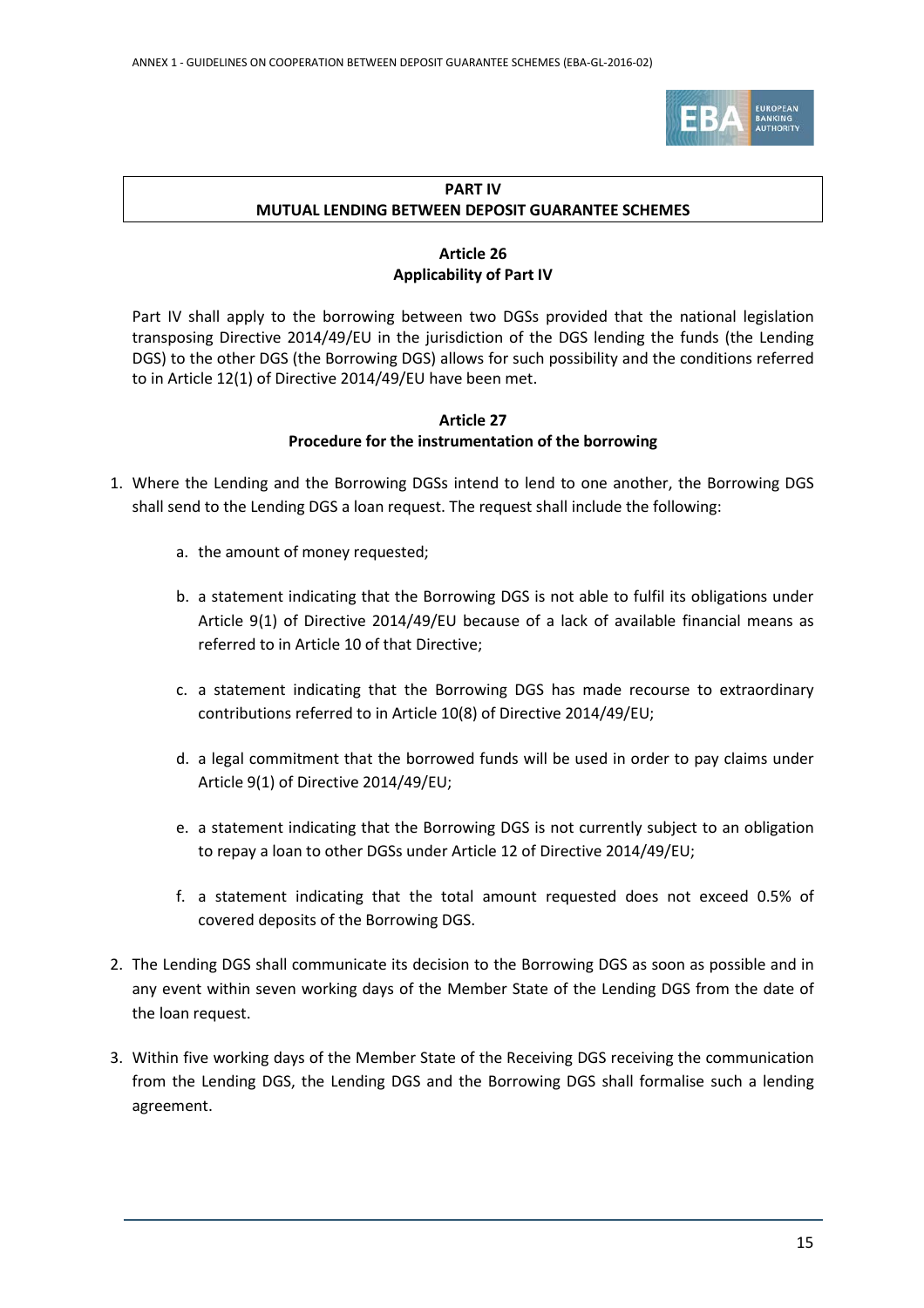

#### **PART V FINAL PROVISIONS**

## **Article 28 Relevant contact details**

The DGSs and the designated authorities shall nominate contact details of persons who represent them in the activities covered by the present Agreement, including email addresses and phone numbers, and communicate them to the EBA. A list with the details of the contact persons will be kept by the EBA.

## **Article 29 Supplemental terms**

- 1. The provisions of this Agreement shall not preclude the Parties from entering into bilateral (or multilateral) agreements to provide further practical or detailed implementation of the terms of this Agreement.
- 2. In the event of any contradiction or inconsistency between the terms of those supplemental terms and the terms of this Agreement, the provisions of this Agreement shall prevail.

## **Article 30 Amendment procedure**

- 1. This Agreement may be amended in accordance with the following procedure.
- 2. Any Party may propose an amendment to this Agreement.
- 3. Any Party proposing an amendment of this Agreement shall notify the EBA of its proposal.
- 4. The EBA will notify the other Parties to this Agreement of the amendments proposed by any Party to this Agreement.
- 5. An amendment shall enter into force 30 days after the date on which the EBA has received the last written notification from the Parties confirming their acceptance to the proposed amendments.
- 6. This Agreement shall be subject to a joint examination by all the Parties to this Agreement following changes in the EU regulatory framework, including guidelines issued by the EBA in accordance with Article 16 of Regulation (EU) 1093/2010.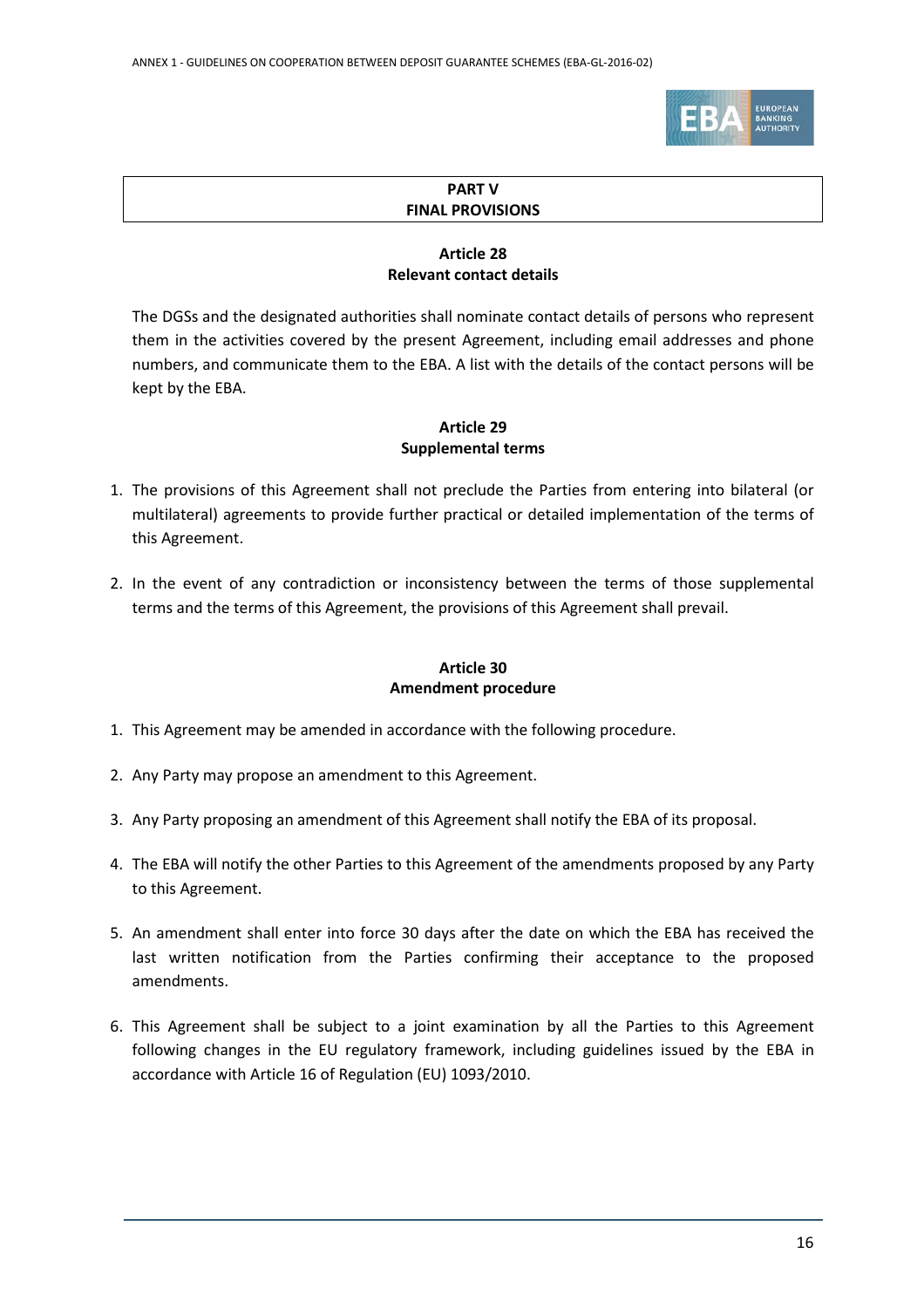

## **Article 31 Settlement of disputes**

In accordance with Article 14(5) of Directive 2014/49/EU, any Party may refer any dispute about the interpretation of this Agreement to the EBA in accordance with Article 19 of Regulation (EU) No 1093/2010.

#### **Article 32 Entry into force and withdrawal**

- 1. This Agreement shall enter into force on the 08/01/2017 provided that at least three DGSs have subscribed to it in accordance with Article 3.
- 2. Any Party may at any time withdraw from this Agreement by sending written notification thereof to the EBA at least one month in advance, specifying the effective date of its withdrawal. Withdrawal from this Agreement shall not affect its application among the remaining Parties.

## **Article 33 New subscribing DGSs or designated authorities**

New DGSs or designated authorities may become Parties to this Agreement by signing the letter of adherence to this Agreement included in Appendix I, without any reservation, and sending it to the EBA.

## **Article 34 Confidentiality**

Without prejudice to the information to be provided to the relevant Member Institution for the purposes of this Agreement, the Parties to this Agreement shall maintain the confidentiality of all information exchanged in connection with this Agreement and shall not disclose it to third parties without obtaining the prior consent of the Party that provided the information. This article shall not prevent the Parties to this Agreement from sharing such information where permitted by applicable legislation or required by competent, designated or resolution authorities, the EBA and other relevant administrative authorities having jurisdiction over them.

## **Article 35 Working language**

The working language of this Agreement shall be English. Where necessary, each Party is responsible for translation into its own language.

#### **Article 36 Publication of the Agreement**

All Parties to this Agreement shall publish this Agreement on their respective websites. The EBA will also publish this Agreement and any amendments thereof on its website.

#### **Appendix I**